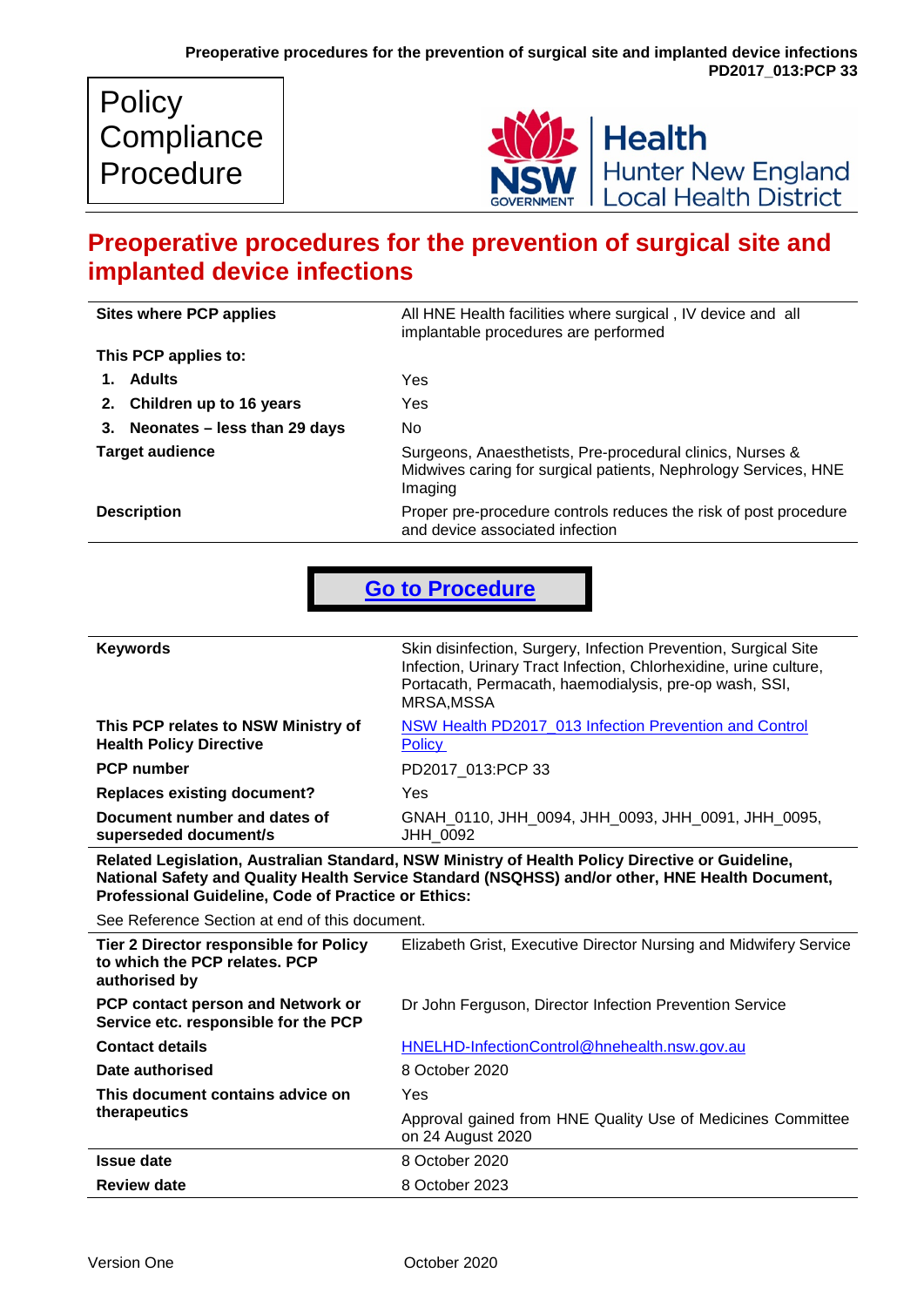#### **Preoperative procedures for the prevention of surgical site and implanted device infections PD2017\_013:PCP 33**

Note: Over time links in this document may cease working. Where this occurs please source the document in the PPG Directory at:<http://ppg.hne.health.nsw.gov.au/>

# **INDEX**

| Glossary                                                                                                                                               | Page 3  |
|--------------------------------------------------------------------------------------------------------------------------------------------------------|---------|
| Procedure                                                                                                                                              | Page 4  |
| Withdrawal of certain procedures<br>1.                                                                                                                 | Page 4  |
| 2. CJD screening                                                                                                                                       | Page 4  |
| 3.<br>Management of patients at high risk for infection                                                                                                | Page 4  |
| Indications for preoperative mid-stream urine culture Pre-operative hygiene<br>4.                                                                      | Page 5  |
| Pre-operative and pre-procedure showering<br>5.                                                                                                        | Page 5  |
| Indications for use of preoperative non-rinse chlorhexidine 2% aqueous skin<br>6.<br>wipes                                                             | Page 6  |
| Indications for preoperative screening for Staphylococcus aureus (MSSA or<br>7.<br>MRSA) nasal carriage and preoperative staphylococcal load reduction | Page 6  |
| Pre-procedure hair removal<br>8.                                                                                                                       | Page 7  |
| 9. Pre-procedure antibiotic prophylaxis                                                                                                                | Page 7  |
| 10. Patients in whom negative pressure wound therapy should be considered                                                                              | Page 7  |
| <b>Online Resources</b>                                                                                                                                | Page 8  |
| References                                                                                                                                             | Page 10 |
| Appendix 1                                                                                                                                             | Page 11 |

# **PURPOSE AND RISKS**

Surgical site infection (SSI) and procedure-associated infections are associated with increased morbidity and mortality and other negative impacts on patient physical and mental health. They contribute to a substantial financial burden to the health system due increased length of stay, the need for return to surgery, increased nursing care and hospital readmission.

Patients known to carry MSSA or MRSA are at a higher risk of developing a serious SSI. Screening of patients for MSSA or MRSA nasal colonisation is indicated prior to certain types of major surgery so that staphylococcal load reduction can take place to reduce the risk of postoperative infection.

Modifiable risk factors that may predispose a patient to a post procedure infection should be considered prior to all procedures. This PCP provides guidance on best practice requirements for peri-procedure/surgical care in order to reduce complications due to infection.

Any unplanned event resulting in, or with the potential for, injury, damage or other loss to patients/staff/visitors as a result of this procedure must be reported through the Incident Information Management System and managed in accordance with the [PD2020\\_020 Incident Management](https://www1.health.nsw.gov.au/pds/Pages/doc.aspx?dn=PD2020_020) [Policy.](https://www1.health.nsw.gov.au/pds/Pages/doc.aspx?dn=PD2020_020) This would include unintended injury that results in disability, death or prolonged hospital stay.

**Risk Category***:* Clinical Care & Patient Safety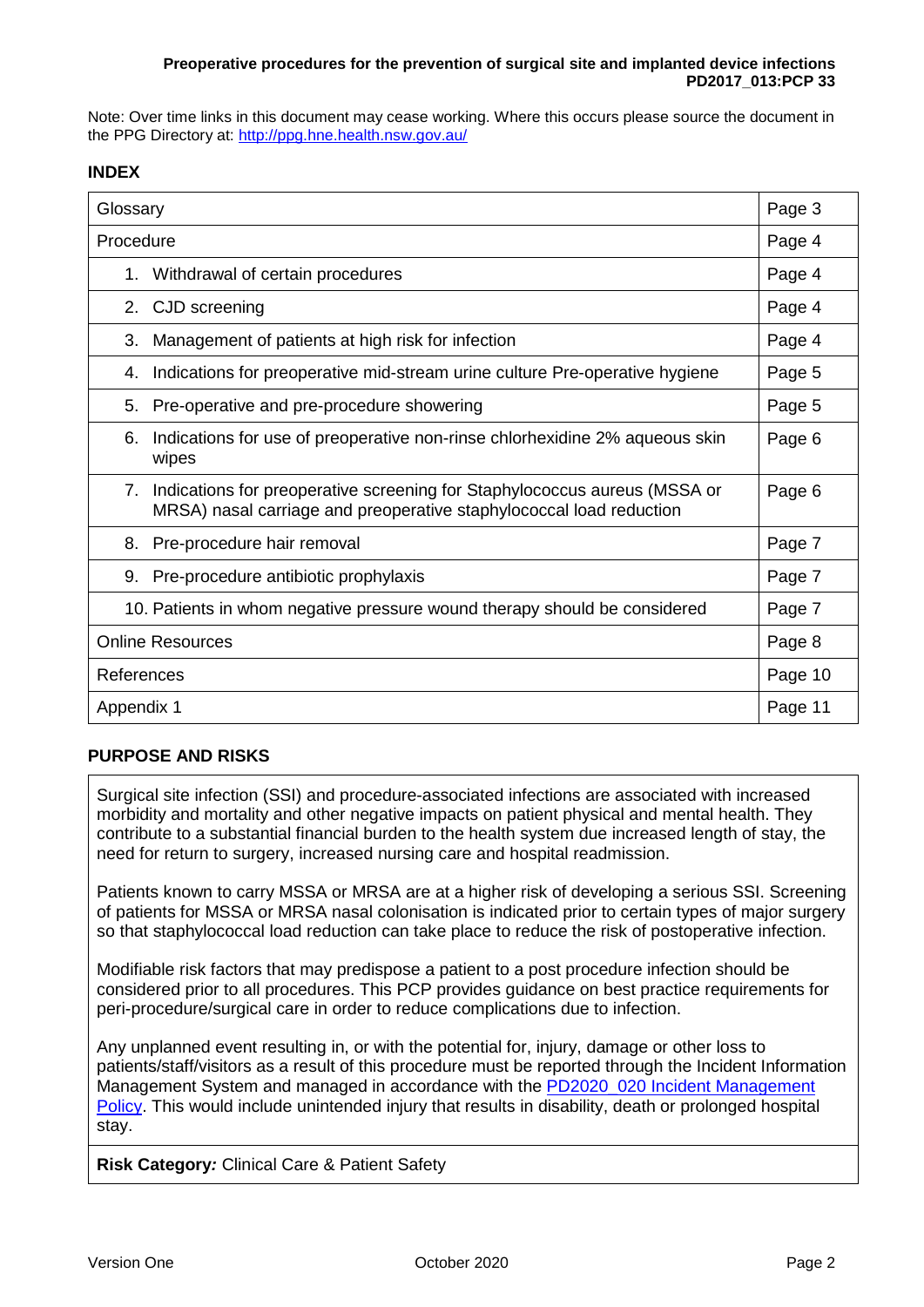# **GLOSSARY**

| <b>Acronym or</b><br><b>Term</b>             | <b>Definition</b>                                                                                                                                                                                                                |
|----------------------------------------------|----------------------------------------------------------------------------------------------------------------------------------------------------------------------------------------------------------------------------------|
| Chlorhexidine                                | Chlorhexidine gluconate is a broad spectrum topical antiseptic with action<br>against gram negative and positive bacteria. It provides immediate and residual<br>action in reducing the postoperative infection risk.            |
| <b>MRSA</b>                                  | Methicillin-resistant Staphylococcus aureus - these strains are resistant to<br>nearly all betalactams and for systemic infection or prophylaxis, a glycopeptide<br>(vancomycin or teicoplanin) is required.                     |
| <b>MSSA</b>                                  | Methicillin-susceptible Staphylococcus aureus - these strains are susceptible<br>also to flucloxacillin.                                                                                                                         |
| <b>Surgical Site</b><br>Infection (SSI)      | Post-operative infection, defined as either superficial or deep (includes organ or<br>organ-space infections). The surveillance criteria come from the CDC (USA) $1$<br>which is reflected in NSW and national definitions.      |
|                                              | For superficial infections, infection must manifest by 30 days post operatively.<br>For deep infections related to certain types of surgery, this time interval moves<br>out to 90 days (see appendix 1).                        |
| Antibiotic<br>prophylaxis<br>(surgical)      | Refers to the prevention of infectious complications by administering an effective<br>antimicrobial agent prior to exposure to contamination during surgery.                                                                     |
|                                              | Prophylaxis must be administered with enough time (generally 15-30 minutes)<br>before incision to achieve effective plasma and tissue concentrations at time of<br>incision.                                                     |
| Negative<br>Pressure<br><b>Wound Therapy</b> | Refers to disposable dressings that are prescribed to promote wound healing of<br>surgical, complex and high risk wounds in clients who have been appropriately<br>assessed.                                                     |
| (NPWT)                                       | They provide sub atmospheric pressure to incision lines and shallow/deep<br>wound beds while removing excess exudate, reducing peri-wound oedema,<br>promoting granulation and splinting of the surgical wound.                  |
| Open surgery                                 | Surgical procedures performed by making an incision large enough to expose<br>the entire operative area are called "open" surgeries, as opposed to more<br>minimally invasive surgeries such as those performed laparoscopically |
| <b>TRUS biopsy</b>                           | Trans-rectal ultrasound guided biopsy                                                                                                                                                                                            |

# <span id="page-2-0"></span>**PROCEDURE**

Compliance with this PCP is mandatory.

- **1. With the introduction of this PCP, the following procedures are no longer required of HNE Health preoperative services:**
	- a. The use of antiseptic wash in showering before surgery is to be phased out.

-

<span id="page-2-1"></span><sup>1</sup> 2020 version - <https://www.cdc.gov/nhsn/pdfs/pscmanual/9pscssicurrent.pdf>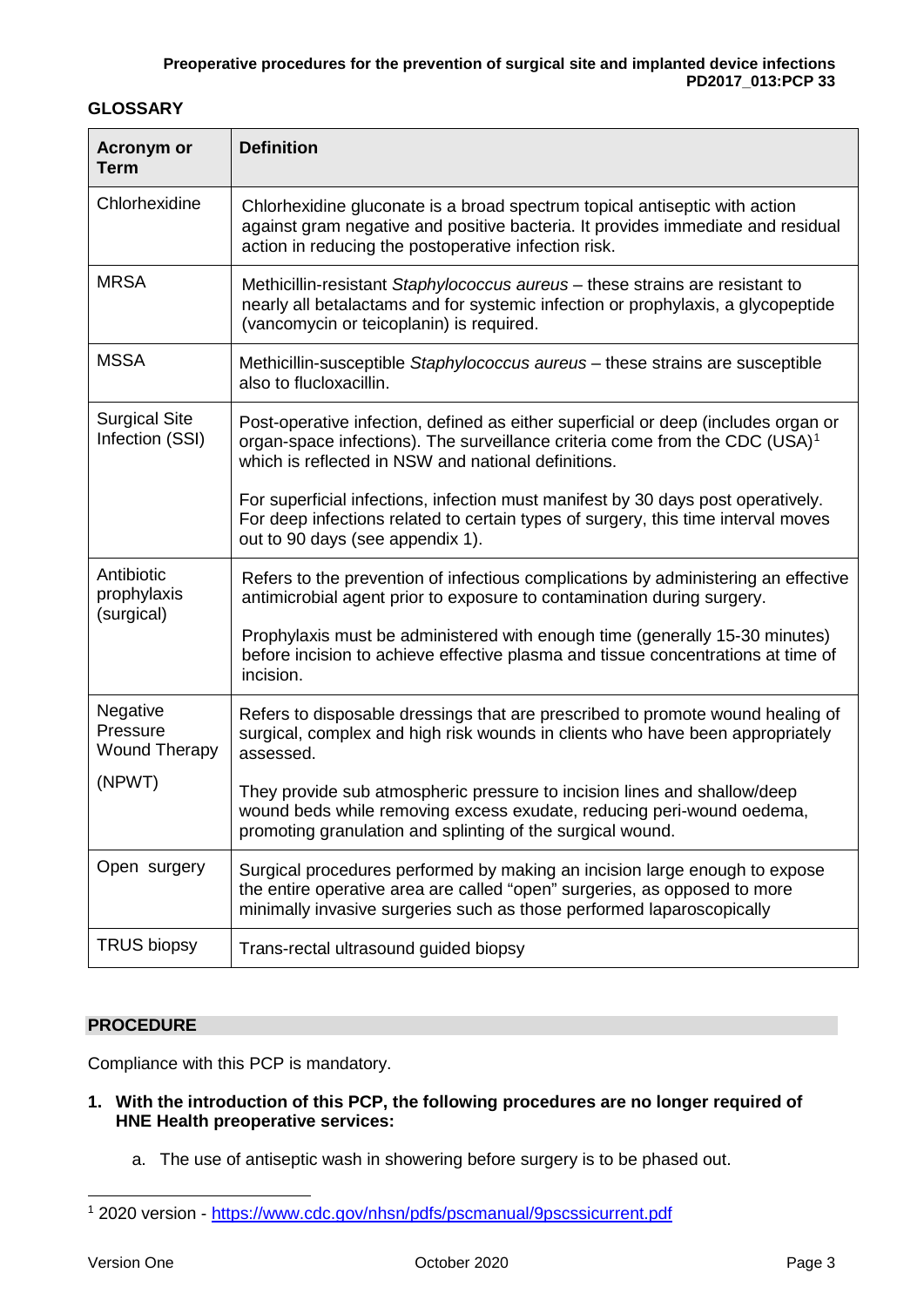#### **Preoperative procedures for the prevention of surgical site and implanted device infections PD2017\_013:PCP 33**

- i. According to extensive evidence from randomized trials, the use of antimicrobial solution/soap prior to surgical procedures has not been proven to reduce surgical site infections. This is to be replaced with showering with normal soap in most instances.
- ii. For certain types of procedures (listed below in Section 6), non-rinse 2% aqueous chlorhexidine wash cloths are to be used preoperatively as a more effective measure of skin disinfection.
- b. Preoperative midstream urine cultures from asymptomatic patients are NOT required for most types of procedures (see section 4 below).
- **2. CJD risk screening:** as specified in the [PCP, Management of Creutzfeldt -](http://intranet.hne.health.nsw.gov.au/__data/assets/pdf_file/0006/40875/PD2017_013_PCP_14_Management_of_Creutzfelt-Jakob_Disease.pdf) Jakob disease [\(CJD\) risk due to reprocessing of instruments,](http://intranet.hne.health.nsw.gov.au/__data/assets/pdf_file/0006/40875/PD2017_013_PCP_14_Management_of_Creutzfelt-Jakob_Disease.pdf) administration of a pre-procedure CJD questionnaire is required prior to posterior eye surgery, ENT surgery within the olfactory region and neurosurgery at John Hunter Hospital (planned or unplanned procedures).

# **3. Management of patients at high risk for infection**

- a. Patients with diabetes should have their glycaemia control assessed and optimized as, good glycemic control markedly reduces the risk of post-operative infections.
	- i. Perform or review HbA1c and capillary glucose measurements.
	- ii. Withhold anti-glycaemia medications that could cause complications : SGLT-2 inhibitors and metformin – refer to [Peri-procedural Management of Glycaemia -](https://hne.hospitalhealthpathways.org/57151.htm) [JHH](https://hne.hospitalhealthpathways.org/57151.htm) for specific actions
	- iii. Contact the Endocrinology Service or the appropriate local physician for advice if required.

For guidance, [Peri-procedural Management of Glycaemia-](https://hne.hospitalhealthpathways.org/57151.htm) JHH can be used as a model of practice and requires consideration for local application/endorsement.

b. Patients who are current smokers should be encouraged and assisted in cessation.

*All aspects of smoking history and therapy offered should be recorded on the Nicotine Dependent Care Assessment Form. Please refer to [PD2015\\_003\\_PCP\\_3\\_MNID\\_and\\_prospective\\_aged\\_care\\_residents.pdf](http://intranet.hne.health.nsw.gov.au/__data/assets/pdf_file/0017/49202/PD2015_003_PCP_3_MNID_and_prospective_aged_care_residents.pdf)*

#### **4. Indications for preoperative screening for** *Staphylococcus aureus* **(MSSA or MRSA) nasal carriage and preoperative staphylococcal load reduction**

- a. Preoperative MSSA/MRSA screening is required for patients undergoing the following procedures:
	- Open cardiac and valve procedures
	- Shoulder, hip or knee joint total arthroplasties: primary or revision procedures
	- Aortic work (stent and open) and all lower limb open surgery for vascular reconstructions (bypass, endarterectomy). Iliac stents (as they are a covered stent)
	- Haemodialysis catheter insertions- refer to HNELHD GandP 20\_06 Renal: *Staphylococcus aureus* [Load Reduction in Dialysis Patients](http://intranet.hne.health.nsw.gov.au/__data/assets/pdf_file/0010/101107/HNELHD_GandP_20_06_Renal_-_Staphylococcus_Aureus_Load_Reduction_in_Dialysis_Patients.pdf)
- b. Collect nasal swab

i. Use the blue bacterial transport swab, sample both anterior nostrils with same swab to a depth of 2 cm, rotating the swab against the nasal septum and interior of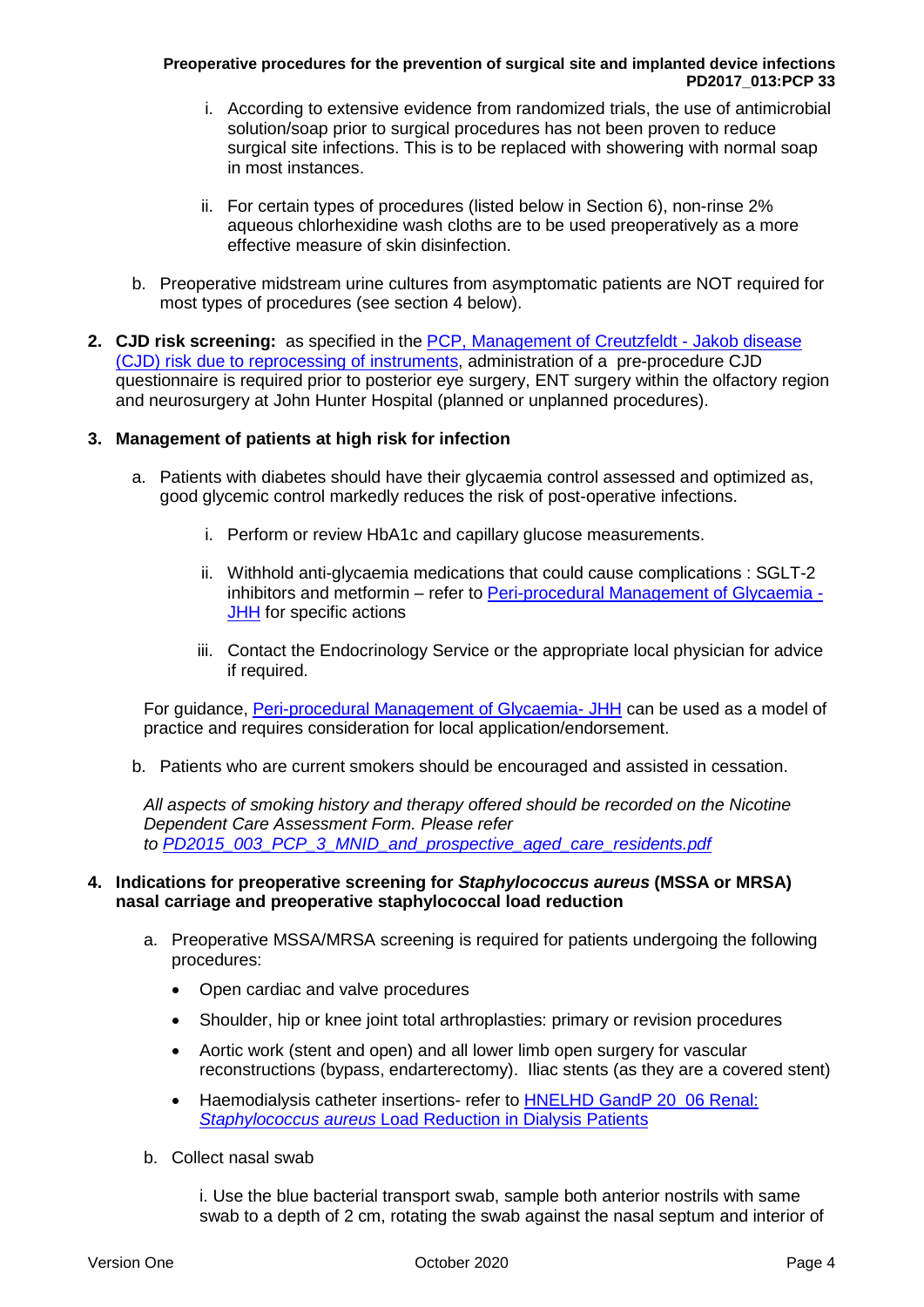the nose for at least 15 seconds.

c. It is recommended that a pre-printed pathology request screening form be used.

i. On the pathology request, specify '**Pre-op. Staph screening'** and include details of the planned procedure.

d. Patients shown to be nasal MSSA and MRSA carriers preoperatively are to undergo staphylococcal load reduction over the 5 days prior to the procedure<sup>[2](#page-4-0)</sup>.

i. For emergency procedures, the process can commence as soon as practicable and if necessary continued post-operatively to make up the 5 days. There are two instruction sheets- one for staff and one for patients. Links are provided below.

- e. Carriers of MRSA require addition of teicoplanin for preoperative surgical prophylaxis (HNELHD CG 14\_35 [Surgical Antibiotic Prophylaxis\)](http://intranet.hne.health.nsw.gov.au/__data/assets/pdf_file/0010/67780/HNELHD_CG_14_35_Surgical_Antibiotic_Prophylaxis.pdf).
- f. If a patient who carries MSSA or MRSA is prepared for theatre and then cancelled on the day of surgery:

i. The load reduction needs to be repeated prior to the re-scheduled procedure if more than one week has elapsed.

- ii. Further nasal screening is unnecessary.
- g. For other re-scheduled patients who were initially negative for MSSA/MRSA, repeat nasal screening required if delay of more than one month occurs.
- h. Repeat nasal screening is NOT performed to assess MSSA/MRSA clearance post load reduction.
- i. If the purpose of screening is also to 'clear' a patient's MRO carriage status (based on advice from Infection prevention service), then two separately collected sets of clearance swabs are required (consult infection prevention service advice).

i. Request is for **'MRO screening'.** Inform facility infection prevention consultant that screening has been initiated so follow up of results is organised.

# **5. Indications for preoperative mid-stream urine culture[3](#page-4-1) :**

- a. Any preoperative patient with symptoms of an acute urinary tract infection (recent onset dysuria and/or loin pain) requires urine culture<sup>[4](#page-4-2)</sup>.
	- i. Symptomatic urinary infection requires treatment PRIOR to surgery.
	- ii. Clearance urine cultures are NOT required post treatment.
- b. Urological patient require preoperative urine culture regardless of symptoms.

1

<span id="page-4-0"></span><sup>2</sup> The load reduction for *S. aureus* relies on use of topical chlorhexidine for skin disinfection and nasal Mupirocin or Octenidine. In order to avoid antiseptic incompatibility, the surgical or procedural skin preparation should be with a Chlorhexidine-containing product rather than iodine.

<span id="page-4-1"></span><sup>&</sup>lt;sup>3</sup> The service, clinic or doctor who organizes the urine culture should arrange to review the result and provide antimicrobial treatment well in advance of the procedure date.

<span id="page-4-2"></span><sup>4</sup> Urinalysis or the appearance of the urine are NOT indications for urine culture *per se*.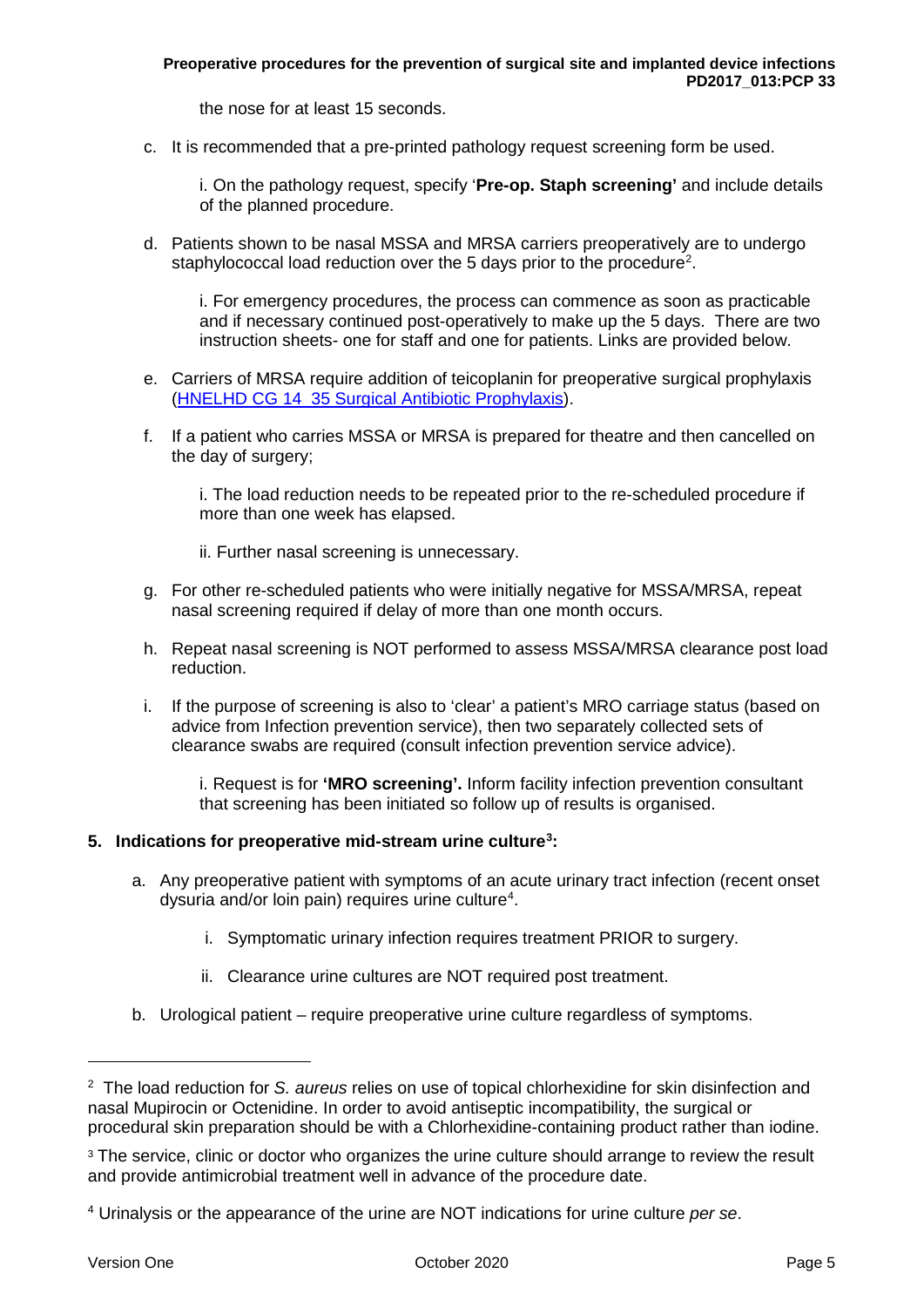#### **Preoperative procedures for the prevention of surgical site and implanted device infections PD2017\_013:PCP 33**

- i. Detection of significant bacteriuria (> 10^8/L of two or less uropathogens) is an indication for short course (5 days) oral antibiotic treatment targeted against the pathogen(s).
- ii. Rectal swab for multi-resistant (ciprofloxacin-resistant) Gram negative colonization may be required before TRUS biopsy- see [JHH Urology Antibiotic](http://intranet.hne.health.nsw.gov.au/__data/assets/pdf_file/0007/166147/JHH_JHCH_0116_Urology_antibiotic_prophylaxis.pdf)  [Prophylaxis Guidelines](http://intranet.hne.health.nsw.gov.au/__data/assets/pdf_file/0007/166147/JHH_JHCH_0116_Urology_antibiotic_prophylaxis.pdf) or the locally endorsed adaptation of this guidance. Therapeutic Guidelines: Antibiotic, version 16 (via [CIAP\)](https://www.ciap.health.nsw.gov.au/) is also a suitable reference.
- iii. Preoperative surgical antibiotic prophylaxis agent may need to be altered based on the susceptibility of significant bacterial pathogens cultured from the urine. Consult Infectious Diseases or Clinical Microbiologist on call consultant as required.
- c. Vascular surgery patient infrarenal procedure involving graft placement require preoperative urine culture regardless of symptoms.
	- i. Detection of significant bacteriuria (> 10^8/L of two or less uropathogens) is an indication for short course (5 days) oral antibiotic treatment targeted against the pathogen(s).

# **6. Pre-operative and pre-procedure showering**

- a. All patients are recommended to shower or be washed with soap and water or bed bath wipe for bed bound patients on the day of surgery and be dressed in freshly laundered gown or clothes.
	- i. Showering can occur at home prior to hospital entry or at the hospital on the morning of surgery according to hospital instruction.
- b. All patient's must be supplied a bed or procedure trolley which has been cleaned and remade with clean linen prior to transfer to the operating theatre.

# **7. Indications for use of preoperative non-rinse chlorhexidine 2% aqueous skin wipes (Impress oracle purchase number: 832113)**

- a. Patients undergoing the following surgeries or procedures (whether elective or emergency) should apply (or have applied by staff) non-rinse 2% chlorhexidine skin wipes on the morning of the day of the procedure after showering (prior to application of the wipes, staff should review the patient for cleanliness of skin).
	- i. Application can be performed at home prior to hospital entry.
- b. Indicated procedures<sup>[5](#page-5-0)</sup>:
	- Open cardiac, aortic, permanent pacemakers, cardiac stents and valve Surgeries
	- Orthopaedic surgery–upper or lower limb hemi and total arthroplasties including emergency procedures
	- Laminectomies and spinal fusions
	- Aortic surgery (stent and open), all lower limb open surgery for vascular reconstructions (bypass, endarterectomy) and iliac stents
	- Central venous access device (CVAD) insertion (e.g. Portacaths, Hickman lines,

-

<span id="page-5-0"></span><sup>&</sup>lt;sup>5</sup> In order to avoid antiseptic incompatibility, the surgical or procedural skin preparation should be with a chlorhexidine-containing product rather than iodine.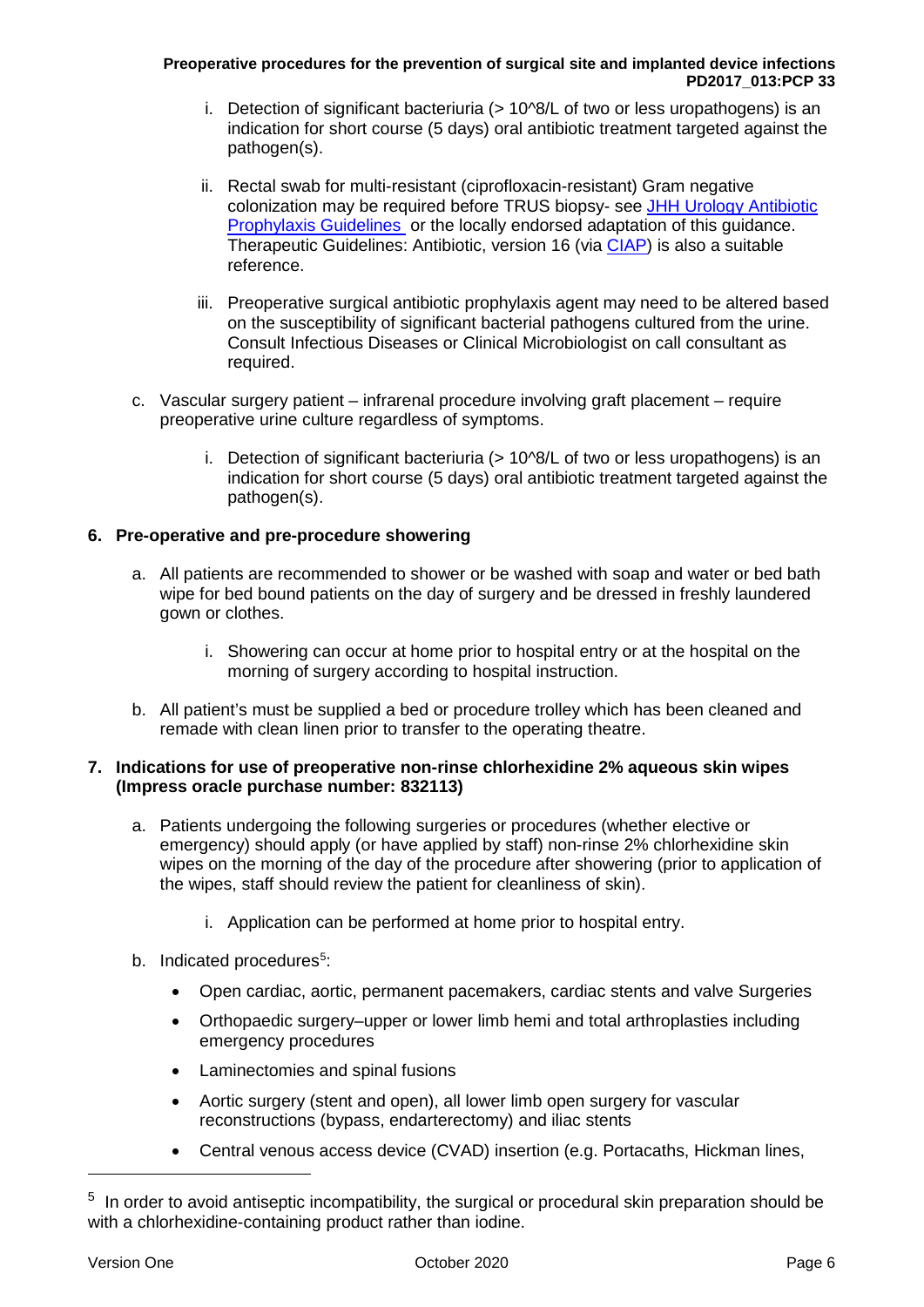Swan-Ganz) – relevant surgery, Paediatric and medical Imaging services

- Insertion of Permacaths or Vascaths for dialysis or other therapy
- c. Refer to procedural fact sheets for non-rinse chlorhexidine 2% aqueous skin wipes via the intranet links provided below.
	- i. After application to skin, the solution is allowed to dry and not washed off.
	- ii. Record the preparation on the surgical checklist as "chlorhexidine wash cloth applied". (Consult infectious disease clinician if allergy to chlorhexidine).
- d. In the absence of available non-rinse wipes, use either MICROSHIELD® 2% Chlorhexidine skin cleanser or Triclosan 1% (Phisohex)**.**
	- i. To be applied during showering on the day of surgery (see instruction sheet).

#### **8. Pre-procedure hair removal**

Prior to surgical procedures patients should only have body hair removed if absolutely necessary. In these instances it should be removed only by clipping as close to procedure time as possible. Shaving as a form of pre-operative hair removal is strongly discouraged.

#### **9. Pre-procedure antibiotic prophylaxis when indicated[6](#page-6-0)**

Prophylaxis must be administered with enough time (generally 15-30 minutes) before incision to achieve effective plasma and tissue concentrations at time of incision. See this guidance [HNELHD CG 14\\_35 Surgical Antibiotic Prophylaxis](http://intranet.hne.health.nsw.gov.au/__data/assets/pdf_file/0010/67780/HNELHD_CG_14_35_Surgical_Antibiotic_Prophylaxis.pdf) or consult Therapeutic Guidelines: Antibiotic, version 16 (via [CIAP\)](https://www.ciap.health.nsw.gov.au/).

#### **10. Patients in whom negative pressure wound therapy should be considered:**

Identifying patients who are at increased risk of developing a SSI pre-operatively will assist planning to decrease their risk. For patients who meet the following criteria single use disposable NPWT may be considered to promote wound healing i.e.:

- BMI >35.
- History of SSI or wound dehiscence
- Diabetes
- Extended intraoperative procedure time

Patients need to be appropriately assessed pre-operatively and meet the criteria of the specialty to be prescribed in accordance with HNELHD GandP 17\_28 Negative Pressure [Wound Therapy Single Use, Disposable Dressings Guideline.](http://intranet.hne.health.nsw.gov.au/__data/assets/pdf_file/0004/170581/HNELHD_GandP_17_28_-_NPWT_Single_Use_Disposable_Dressing.pdf)

# **Staff Preparation**

It is mandatory for staff to follow relevant: "Five moments of hand hygiene", infection control, moving safely/safe manual handling, documentation practices and to use HAIDET for patient/carer communication: **H**and hygiene **A**cknowledge, **I**ntroduce, **D**uration, **E**xplanation, **T**hank you or closing comment.

-

<span id="page-6-0"></span> $6$  Pre-emptive treatment of established or presumptive preoperative infection, for instance perforated viscus or Orthopaedic trauma patients requires separate consideration.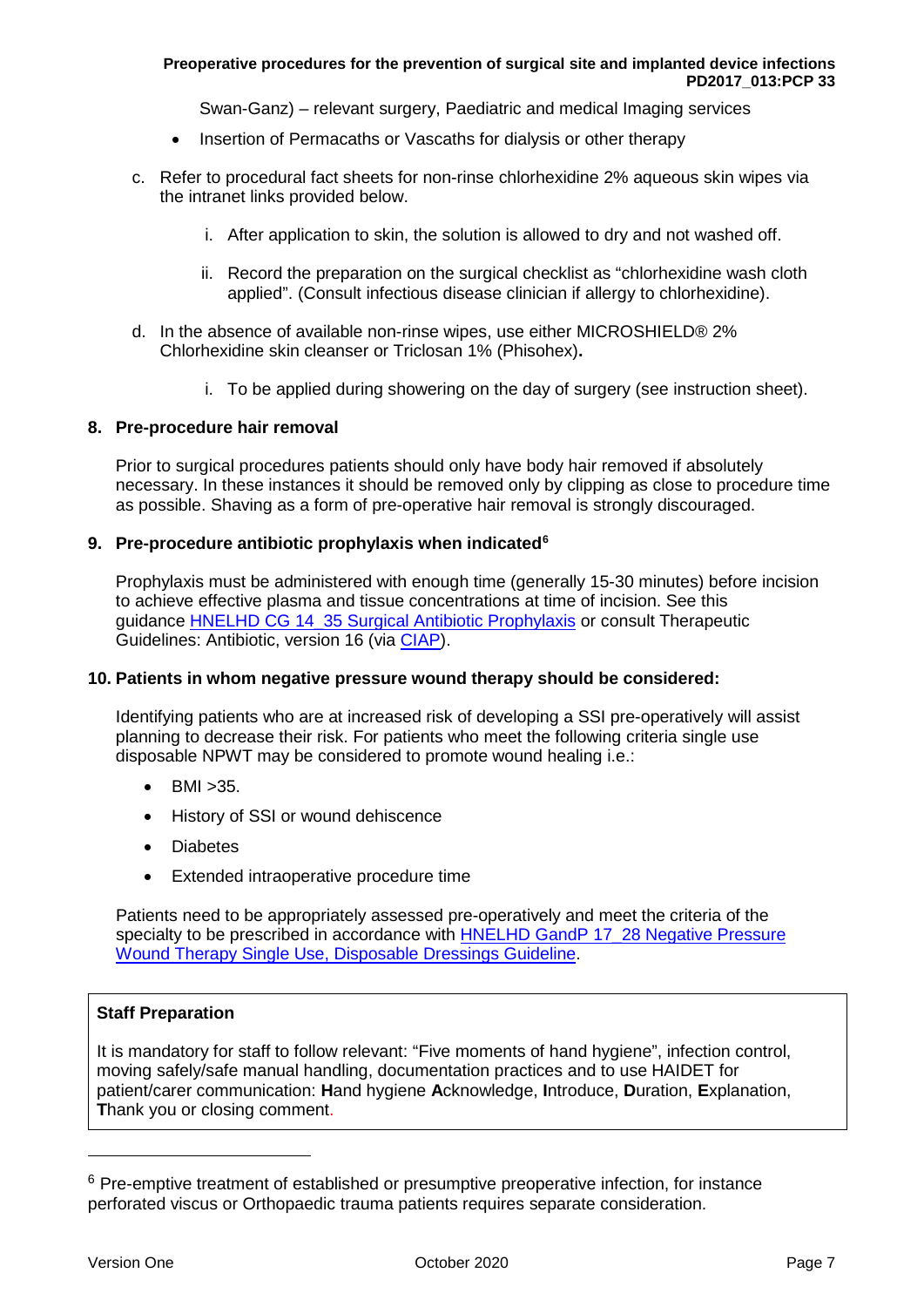# **CONSULTATION**

- Infection Prevention Service staff
- Nursing and Midwifery Policy Guidelines Committee
- Patient Safety and Quality
- Public Health
- CYP&F
- Health Share Services
- Children Young People and Families
- Renal Stream
- **Facility Managers**
- Theatre and CSD Managers
- Surgical Services
- **Staff Health & Wellbeing Services**
- Cardiac, Orthopaedic, Renal, Obstetric, & Vascular Services
- District Pharmacy Services / DQUMC
- Clinical Nurse Consultant & Nurse Educators District Wide
- Consumer Representative Christina West

# **IMPLEMENTATION, MONITORING COMPLIANCE AND AUDIT**

- 1. The document will be communicated through the Policy and Procedure Guideline updates and the CE News.
- 2. The document will be monitored for effectiveness and compliance through investigation of surgical site infections (SSI) ensuring that the guidelines of this policy are referenced. Results of SSI investigations will be tabled at relevant Morbidity and Mortality (M&M) meetings and reported via the Incident information management system (IIMS). Example audit tool within Appendix below.
- 3. ONLINE RESOURCES
	- [Surgical Site Infection surveillance definitions: staff information](http://intranet.hne.health.nsw.gov.au/__data/assets/pdf_file/0005/187754/Surgical_Site_Infection_Surveillance_IPS-011-FACT-1.1.pdf)
	- Guidance for collecting MRO screening specimens (HNE Infection Prevention service)
	- [Pre Procedure load reduction -Information for Clinicians](http://intranet.hne.health.nsw.gov.au/__data/assets/pdf_file/0005/379292/IPS-003-FACT-1.2_Pre_Procedure_staphylococcal_load_reduction_-_Information_for_clinicans_V2.docx.pdf)
	- [Pre Procedure load reduction for MRSA and MSSA patients: Patient Information](http://intranet.hne.health.nsw.gov.au/__data/assets/pdf_file/0004/379291/IPS-036-FACT-1.5_Pre_Procedure_Staph._load_reduction_before_a_procedure_Patient_Information_V2.pdf)
	- [Non-rinse 2% chlorhexidine wash cloth for adults: staff information](http://intranet.hne.health.nsw.gov.au/__data/assets/pdf_file/0008/187748/Chlorhexidine_Wash_Cloth_Staff_Information_IPS-023-FACT-1.2.pdf)
	- [Non-rinse 2% chlorhexidine wash cloth application for children: staff information](http://intranet.hne.health.nsw.gov.au/__data/assets/pdf_file/0008/197369/IPS-035-FACT-1.0_Chlorhexidine_wash_cloths_Staff_information_Peads.pdf)
	- [Non-rinse 2% chlorhexidine wash cloth application: patient information](http://intranet.hne.health.nsw.gov.au/__data/assets/pdf_file/0009/187749/Cleansing_your_skin_before_a_procedure_or_surgery_using_Chlorhexidine_wa....pdf)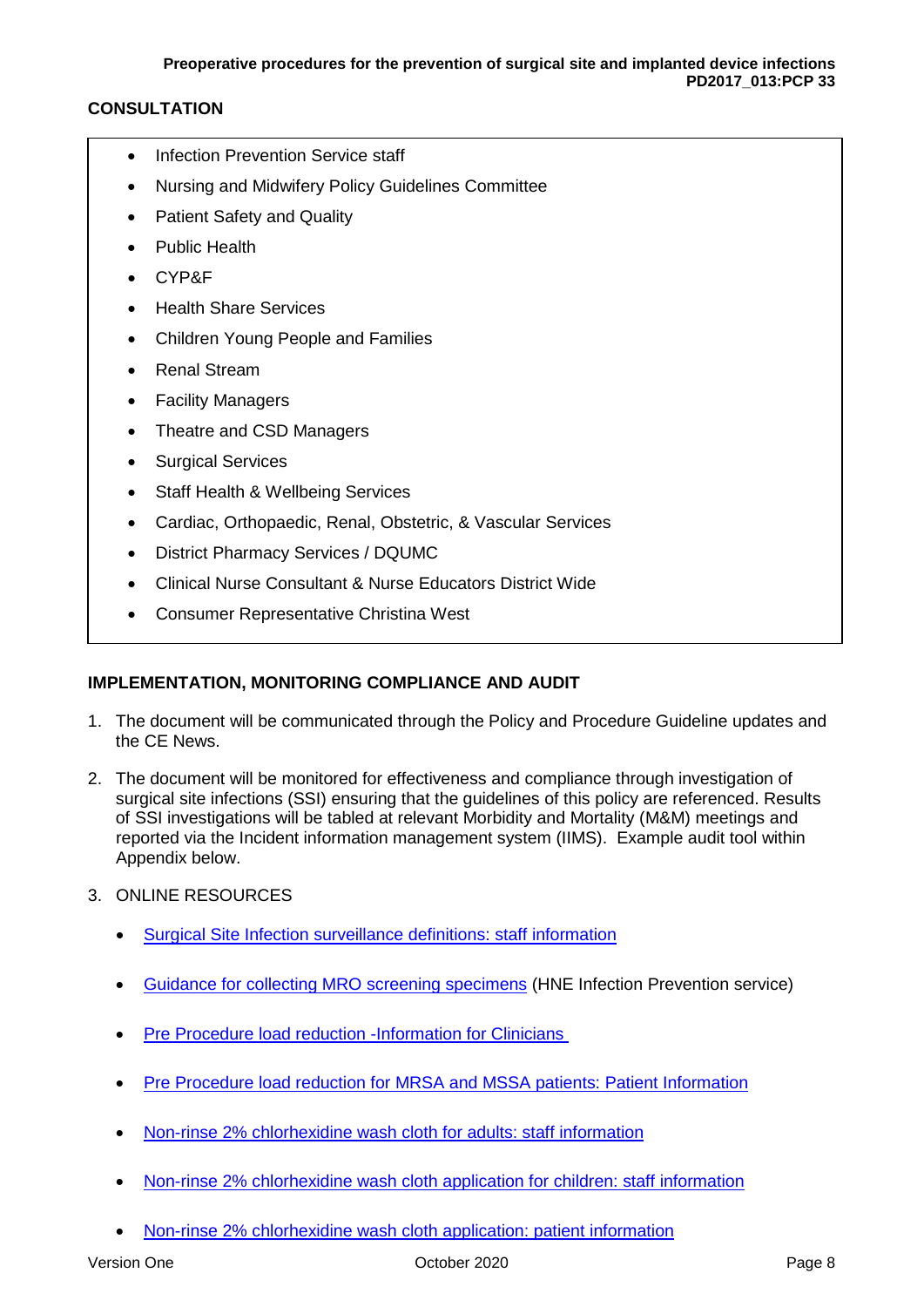# **REFERENCES**

- 1. [PD2017\\_013\\_PCP\\_14\\_Management\\_of\\_Creutzfelt-Jakob\\_Disease](http://intranet.hne.health.nsw.gov.au/__data/assets/pdf_file/0006/40875/PD2017_013_PCP_14_Management_of_Creutzfelt-Jakob_Disease.pdf) (CJD) risk due to reprocessing of instruments
- 2. [JHH\\_BH\\_0047: Glycaemic management in patients awaiting elective surgery](http://intranet.hne.health.nsw.gov.au/__data/assets/pdf_file/0003/153939/JHH_BH_0047_Glycaemic_management_pre_elective_surgery.pdf)
- 3. [HNELHD CG 14\\_35 Surgical Antibiotic Prophylaxis](http://intranet.hne.health.nsw.gov.au/__data/assets/pdf_file/0010/67780/HNELHD_CG_14_35_Surgical_Antibiotic_Prophylaxis.pdf) (undergoing update June 2020)
- 4. JHH\_JHCH\_0116: Urology Antibiotic Prophylaxis
- 5. [NT\\_LG\\_001\\_1701: Urology Antibiotic prophylaxis](http://intranet.hne.health.nsw.gov.au/__data/assets/pdf_file/0019/172234/NT_GL_001_1710_Urology_Antibiotic_Prophylaxis.pdf)
- 6. PD2017\_013:PCP 9 [Management of Multi-resistant Organisms \(MROs\) and](http://intranet.hne.health.nsw.gov.au/__data/assets/pdf_file/0012/120153/PD2017_013_PCP_9_Management_of_Multi-Resistant_Organisms_MROs_and_Clostridium_difficile_v4.pdf) *Clostridium [difficile](http://intranet.hne.health.nsw.gov.au/__data/assets/pdf_file/0012/120153/PD2017_013_PCP_9_Management_of_Multi-Resistant_Organisms_MROs_and_Clostridium_difficile_v4.pdf)*
- 7. Lee B. et al. Should vascular surgery patients be screened preoperatively for methicillinresistant *Staphylococcus aureus*? [Infect Control Hosp Epidemiol.](https://www.ncbi.nlm.nih.gov/pubmed/19852665) 2009 Dec;30 (12):1158- 65.<https://www.ncbi.nlm.nih.gov/pubmed/19852665>
- 8. HNELHD GandP 17\_28 Negative Pressure Wound Therapy Single Use, Disposable **[Dressings](http://intranet.hne.health.nsw.gov.au/__data/assets/pdf_file/0004/170581/HNELHD_GandP_17_28_-_NPWT_Single_Use_Disposable_Dressing.pdf)**
- 9. World Health Organisation: [Global Guidelines for the prevention of surgical site Infections,](https://www.who.int/gpsc/ssi-guidelines/en/)  [2016](https://www.who.int/gpsc/ssi-guidelines/en/)
- 10. Karki S, Cheng AC. Impact of non-rinse skin cleansing with Chlorhexidine gluconate on prevention of healthcare-associated infections and colonization with multi-resistant organisms: systematic review [Journal of Hospital Infection 82 \(2012\)71-84.](https://www.sciencedirect.com/science/article/pii/S0195670112002186?via%3Dihub)
- 11. Webster J, Osborne S. Preoperative bathing or showering with skin antiseptics to prevent surgical site infection. [Cochrane Database Syst.Rev 2015 Feb20;2:CD004985](https://www.cochrane.org/CD004985/WOUNDS_preoperative-bathing-or-showering-with-skin-antiseptics-to-prevent-surgical-site-infection)
- 12. Wang C et al. Current evidence does not support systematic antibiotic therapy prior to joint arthroplasty in patients with asymptomatic bacteriuria-a meta analysis. [Int](https://www.ncbi.nlm.nih.gov/pubmed/29368046)  [Orthop.](https://www.ncbi.nlm.nih.gov/pubmed/29368046) [2018 Mar;42\(3\):479-485.](https://www.ncbi.nlm.nih.gov/pubmed/29368046) <https://www.ncbi.nlm.nih.gov/pubmed/29368046>
- 13. HNELHD Guideline 18 02 [Morbidity and Mortality \(M&M\) Meetings](http://intranet.hne.health.nsw.gov.au/__data/assets/pdf_file/0003/125571/HNELHD_Guideline_18_02_Morbidity_and_Mortality_Meetings.pdf)

# **FEEDBACK**

Any feedback on this document should be sent to the Contact Officer listed on the front page.